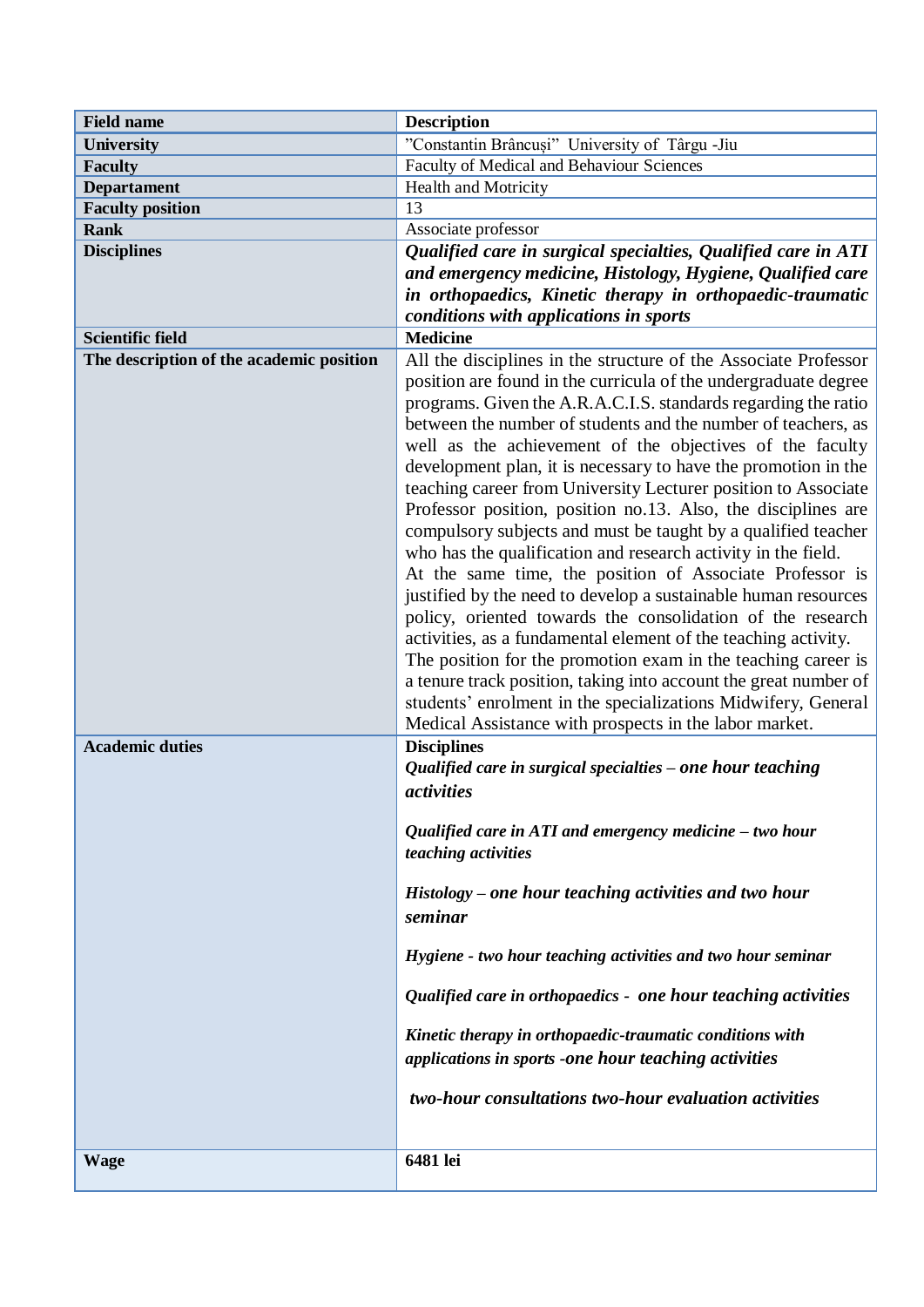| Date of of publishing the announcement<br>in the official gazette | 15 April 2020                                                                                                                                                                                                                                               |
|-------------------------------------------------------------------|-------------------------------------------------------------------------------------------------------------------------------------------------------------------------------------------------------------------------------------------------------------|
| Starting and final dates of the<br>registration                   | 15 April-8 June 2020                                                                                                                                                                                                                                        |
| Date, day of week, time support of the<br>lecture                 | Tuesday, 23 June 2020, at 10 o'clock                                                                                                                                                                                                                        |
| Place supporting of the lecture                                   | <b>Faculty of Medical and Behaviour Sciences, no.4, Str.</b><br>Tineretului, Târgu-Jiu                                                                                                                                                                      |
| Date of exam results communication                                | 23 June 2020                                                                                                                                                                                                                                                |
| Starting and final dates for appealing the<br>exam results        | 24-26 June 2020                                                                                                                                                                                                                                             |
| Theme samples contest                                             |                                                                                                                                                                                                                                                             |
|                                                                   | Discipline:                                                                                                                                                                                                                                                 |
|                                                                   | I. Qualified care in surgical specialties                                                                                                                                                                                                                   |
|                                                                   | <b>Theme</b>                                                                                                                                                                                                                                                |
|                                                                   | 1. Disease requiring surgical treatment (types of surgical                                                                                                                                                                                                  |
|                                                                   | conditions, malformations, trauma, inflammation, degenerative,                                                                                                                                                                                              |
|                                                                   | neoplasms).                                                                                                                                                                                                                                                 |
|                                                                   | 2. Specifics of the surgical patient.                                                                                                                                                                                                                       |
|                                                                   | 3. Maintenance of vital functions – basic element in the care of<br>the surgical patient.                                                                                                                                                                   |
|                                                                   | 4. Qualified care of patients operated on for diseases of different                                                                                                                                                                                         |
|                                                                   | organs.                                                                                                                                                                                                                                                     |
|                                                                   | Bibliography                                                                                                                                                                                                                                                |
|                                                                   | 1. Angelescu, N. – Basic Surgical Techniques, Medical Publishing                                                                                                                                                                                            |
|                                                                   | House, Bucharest, 2005                                                                                                                                                                                                                                      |
|                                                                   | 2. Mihăilescu, M. – Surgery for mid-level staff – Medical Publishing                                                                                                                                                                                        |
|                                                                   | House, Bucharest, 1999                                                                                                                                                                                                                                      |
|                                                                   | 3. Mozeș, C. - Technique of patient care, Medical Publishing House,                                                                                                                                                                                         |
|                                                                   | Bucharest, 2002                                                                                                                                                                                                                                             |
|                                                                   | 4. Proca, E. – Surgical Pathology Treatment, Vol I – Semiology and<br>Surgical Propedeutis, Medical Publishing House, Bucharest, 1989<br>5. Roberts: Clinical Procedures in Emergency Medicine - Third<br>Edition W.B. Saunders Company, ISBN 0-7216-6055-X |
|                                                                   | Discipline:                                                                                                                                                                                                                                                 |
|                                                                   | I. Qualified care in ATI and emergency medicine                                                                                                                                                                                                             |
|                                                                   | Thematic                                                                                                                                                                                                                                                    |
|                                                                   | 1. Principles of structuring and functioning of the ATI service                                                                                                                                                                                             |
|                                                                   | 2. Getting IT and nursing the patient with heart disease                                                                                                                                                                                                    |
|                                                                   | 3. Getting IT and nursing the patient with breathing suffering                                                                                                                                                                                              |
|                                                                   | 4. Control and strategies for the prevention of nosocomial infection                                                                                                                                                                                        |
|                                                                   | in the service of ATI                                                                                                                                                                                                                                       |
|                                                                   | 5. Perioperative pain management                                                                                                                                                                                                                            |
|                                                                   | Bibliography                                                                                                                                                                                                                                                |
|                                                                   | 1. Ionescu, D. – Manual of intensive anesthesia-therapy for nurses,                                                                                                                                                                                         |
|                                                                   | Iuliu Hatieganu University Medical Publishing House, Cluj-Napoca,                                                                                                                                                                                           |
|                                                                   | 2014                                                                                                                                                                                                                                                        |
|                                                                   | 2. Crriveeanschii, Lev, D. – Medical emergencies: Management<br>protocols, State University of Medicine and Pharmacy, Chisinau,<br>2014                                                                                                                     |
|                                                                   | 3. Fodor, R., Copotoiu, L., A. – Anesthesia – intensive care. Guide<br>for Nurses, University Press, Targu-Mures,, 2015<br>I. Histology                                                                                                                     |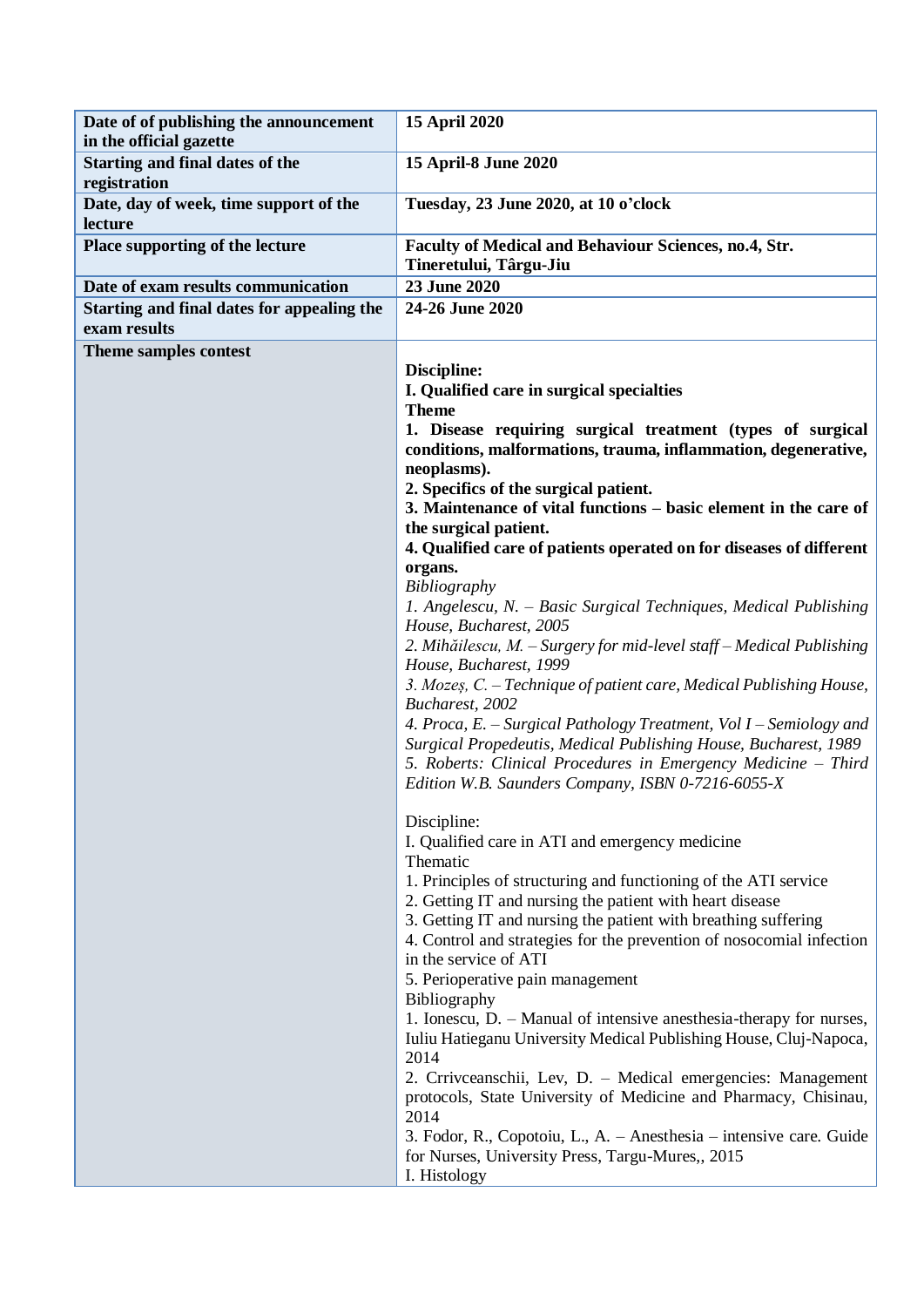| Thematic                                                                                           |
|----------------------------------------------------------------------------------------------------|
| 1. Epithelial tissues                                                                              |
| 2. Connective tissues                                                                              |
| 3. Muscle tissues                                                                                  |
| 4. Vascular apparatus                                                                              |
| 5. Blood                                                                                           |
| Bibliography                                                                                       |
|                                                                                                    |
| 1. Mehedinți, R., Hincu, M., Coman, M., Mateescu, G. – Histology,                                  |
| Didactic and Pedagogical Publishing House, Bucharest, 2008                                         |
| 2. Hincu, M., Coman, M., Onisor, C. - Histology - Practical Works,                                 |
| Vol I Tissues, Publishing House of the Foundation "Dunarea de Jos",<br>Galați, 2006                |
|                                                                                                    |
| 3. Mehedintsi, L., Mogonta, L. - Medical Histology, AIUS                                           |
| Publishing House, Craiova, 2004<br>4. Hermenean, A., Christmas, C. - Practical works of Histology, |
| Vol. II, Special Histology, Vasile Goldis University, Press, Arad,                                 |
| 2003                                                                                               |
|                                                                                                    |
| II. Hygiene<br>Thematic                                                                            |
| 1. Community hygiene                                                                               |
| 2. Environmental air hygiene                                                                       |
| 3. School hygiene                                                                                  |
| 4. Food hygiene                                                                                    |
| 5. Indoor air in hospital medical units                                                            |
| Bibliography                                                                                       |
| 1. Jompan, A. – Community Hygiene, Eurostampa Publishing                                           |
| <b>House</b> , 2002                                                                                |
| 2. Vlaicu, B. – Food Hygiene and Ecology, Eurobit Publishing                                       |
| House, Timișoara, 1998                                                                             |
| 3. Mănescu, S., Tanasescu, G., Dumitrache, G., Cucu, M. - Hygiene,                                 |
| Medical Publishing House, Bucharest, 1991                                                          |
| 4. Magazine "Family Medicine"                                                                      |
| III. Qualified care in orthopaedics                                                                |
| Theme                                                                                              |
| 1. Anatomical landmarks and reference systems attached to the ankle                                |
| joint.                                                                                             |
| 1. Anatomical landmarks and reference systems attached to the knee                                 |
| joint.                                                                                             |
| 2. Anatomical landmarks and reference systems attached to the                                      |
| shoulder joint.                                                                                    |
| Bibliography                                                                                       |
| 1. Firică, A. – Traumatology, National Publishing House, Bucharest,                                |
| 1998                                                                                               |
| 2. Firică, A. – Orthopedics, National Publishing House, Bucharest,                                 |
| 1998                                                                                               |
| 3. Proca, E. – Surgical Pathology Treaty, Vol I, II, III, Medical                                  |
| Publishing House, Bucharest, 1989                                                                  |
| 4. Gogulescu, N., Gogulescu, B.A. - Orthopedic-Traumatology, Vol                                   |
| I, Evrika Publishing House, Brăila, 2002                                                           |
| Kinetic therapy in orthopaedic-traumatic conditions with<br>Ι.                                     |
| applications in sports                                                                             |
| Theme                                                                                              |
| 1. Kinetotherapy in sprains, sprains, fractures.                                                   |
| 2. Kinetotherapy in fractures of the scapulohumeral belt.                                          |
| 3. Kinetotherapy in fractures of the bones of the forearm and hands.                               |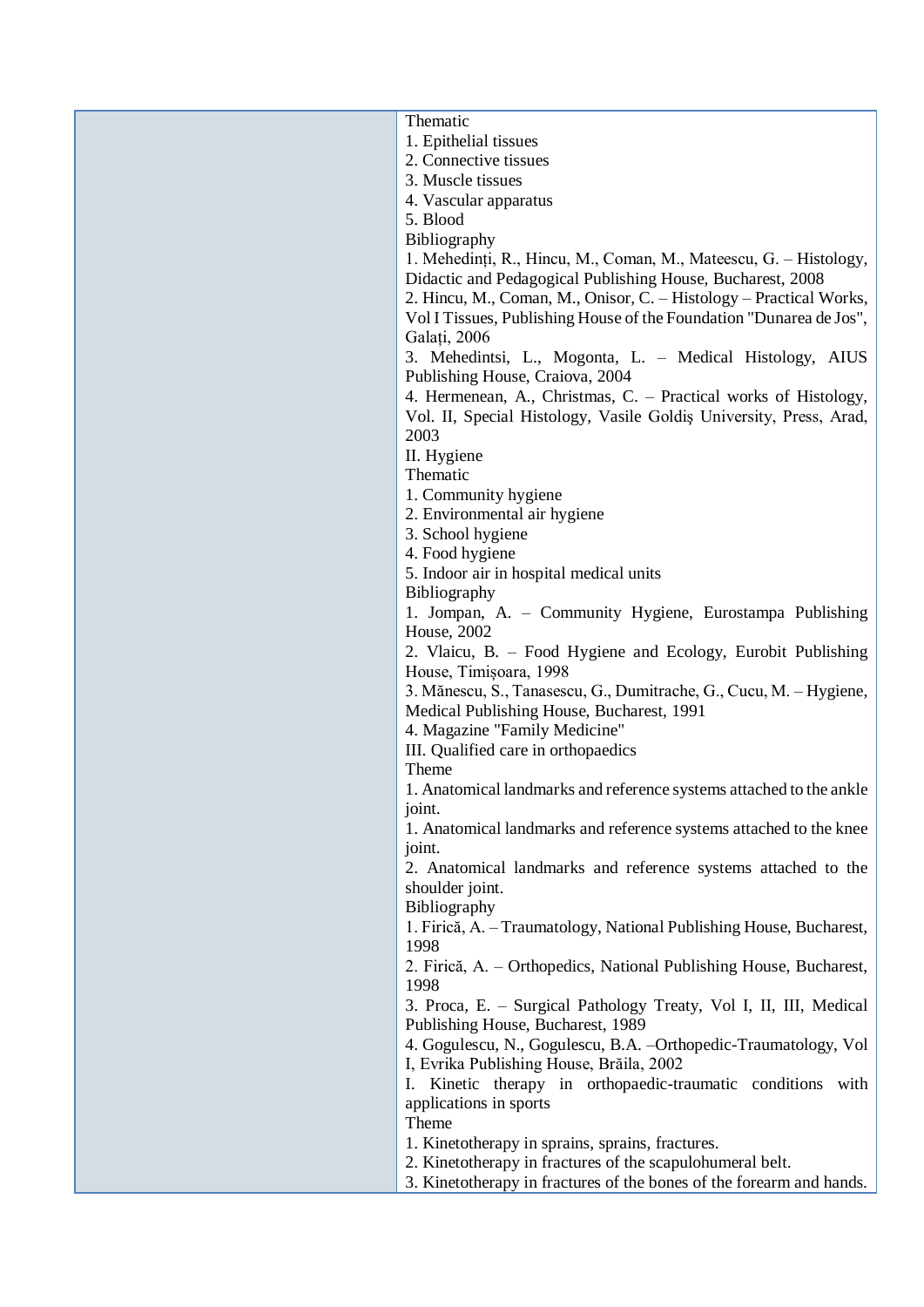|                                          | Bibliography<br>1. Firică, A. - Traumatology, National Publishing House, Bucharest,<br>1998<br>2. Firică, A. – Orthopedics, National Publishing House, Bucharest,<br>1998<br>3. Proca, E. - Surgical Pathology Treaty, Vol I, II, III, Medical<br>Publishing House, Bucharest, 1989<br>4. Gogulescu, N., Gogulescu, B.A. - Orthopedic-Traumatology, Vol<br>I, Evrika Publishing House, Brăila, 2002<br>5. 5. Nenciu, G. – Biomechanics in Physical Education and Sport,<br>Romania Foundation Publishing House of Tomorrow, 2005 |
|------------------------------------------|----------------------------------------------------------------------------------------------------------------------------------------------------------------------------------------------------------------------------------------------------------------------------------------------------------------------------------------------------------------------------------------------------------------------------------------------------------------------------------------------------------------------------------|
| Description of the competition procedure | The competition procedure will be in accordance with the<br>National Education Law 1/2011 with subsequent amendments<br>and completions.                                                                                                                                                                                                                                                                                                                                                                                         |
| <b>Documents List</b>                    | A1. The application for exam registration, signed by the<br>candidate, which includes<br>statement<br>on his own<br>a<br>responsibility regarding the veracity of the information<br>presented in the file;<br>A2. Proposal for developing the candidate's academic career,<br>both from a teaching point of view, in the case of teaching<br>positions, as well as from the scientific research point of view.<br>The proposal is written by the candidate and contains a<br>maximum of 10 pages.                               |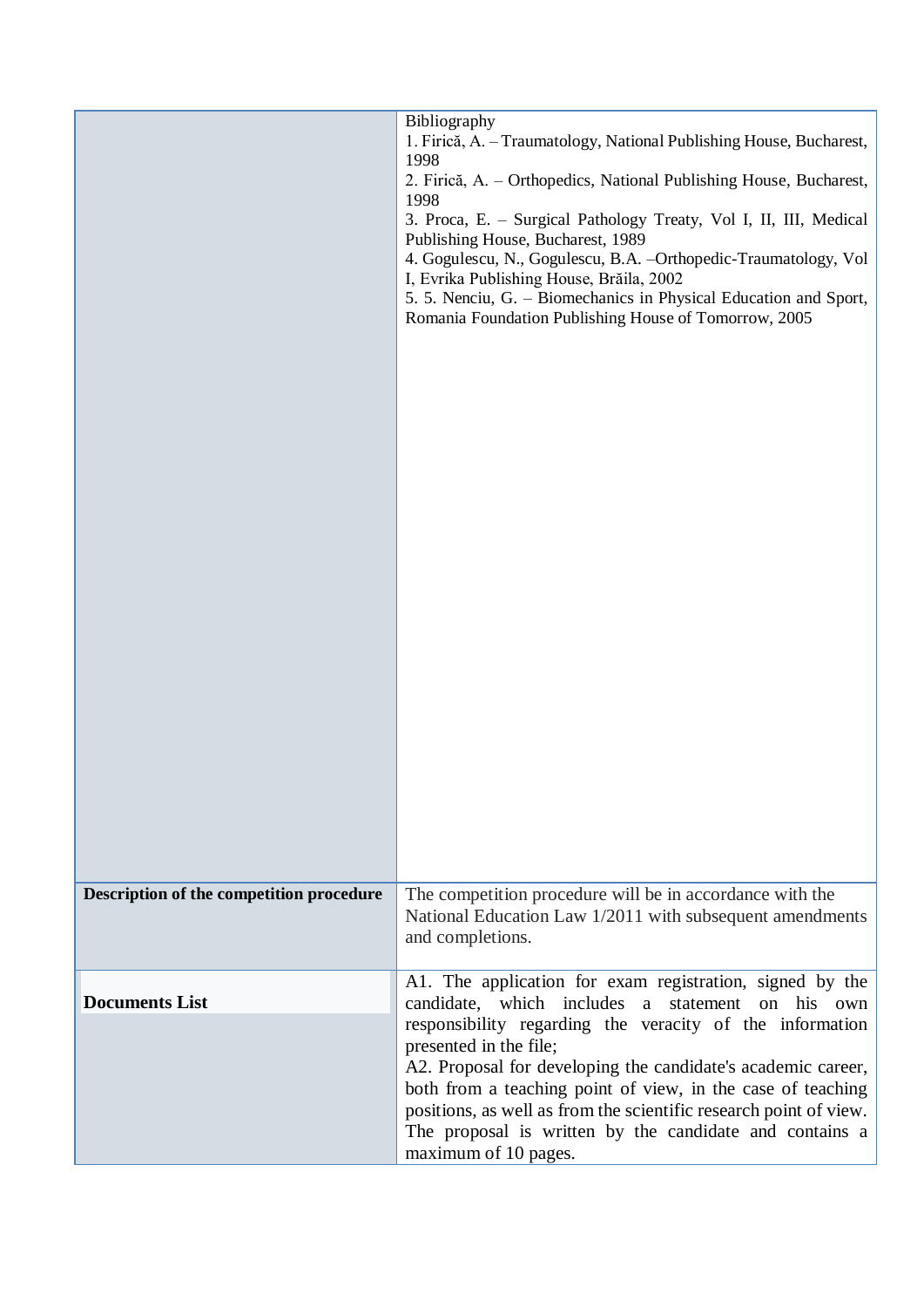| A3. Curriculum vitae of the candidate, in original, signed by       |
|---------------------------------------------------------------------|
| the candidate on each page and in electronic format.                |
| The curriculum vitae of the candidate must include:                 |
| a) information about the studies carried out and the diplomas       |
| obtained;                                                           |
| b) information about the professional experience and relevant       |
| jobs previously occupied;                                           |
| c) information about the research-development projects that he      |
| led as project manager or in which he activated as a member,        |
| indicating the funding source;                                      |
| d) information about prizes or other elements of recognition of     |
| the candidate's scientific contributions;                           |
| e) other relevant information.                                      |
| A4. List of the candidate's works in printed format (in original,   |
| signed on each page) and in electronic format.                      |
| The complete list of the candidate's works will be structured as    |
| follows:                                                            |
| a) the list of the maximum 10 works considered by the               |
| candidate to be the most relevant for his own professional          |
| achievements, which are also included in electronic format in       |
| the file and which can be found in the other categories of works    |
| provided by this article;                                           |
| b) doctoral thesis or theses;                                       |
| c) books and chapters in books;                                     |
| d) articles/studies published in journals from the main             |
| international scientific stream;                                    |
| e) publications in extenso appeared in works of the main            |
| international specialized conferences;                              |
| research-development-innovation projects based on a<br>$\mathbf{f}$ |
| contract/grant that he led as a project manager or in which he      |
| activated as a member, indicating the source of funding;            |
| g) patents and other industrial property titles;                    |
| h) other works and scientific contributions.                        |
| It is advisable to mention all the useful information to identify   |
| the respective publication, such as: title of the journal           |
| (including ISSN), quoted (Impact factor over the last year),        |
| volume, page, name and place of publication, hyperlink              |
| indexed ISI, hyperlink indexed ISI (including WOS code),            |
| hyperlink indexed BDI journal, hyperlink indexed BDI work           |
| with indication of respective databases, etc.                       |
| This information is absolutely necessary for the works selected     |
| by the candidate in point (a) for the teaching positions and        |
| those that support the candidate's compliance with the              |
| minimum UCB and national standards, specific to each                |
| position.                                                           |
| A5. The fulfillment of the minimum standards for appointment        |
| to the position of Associate professor according with the           |
| Ministry of National Education and Scientific Research Order        |
| 6129/20.12.2016, completed and signed by the candidate, in          |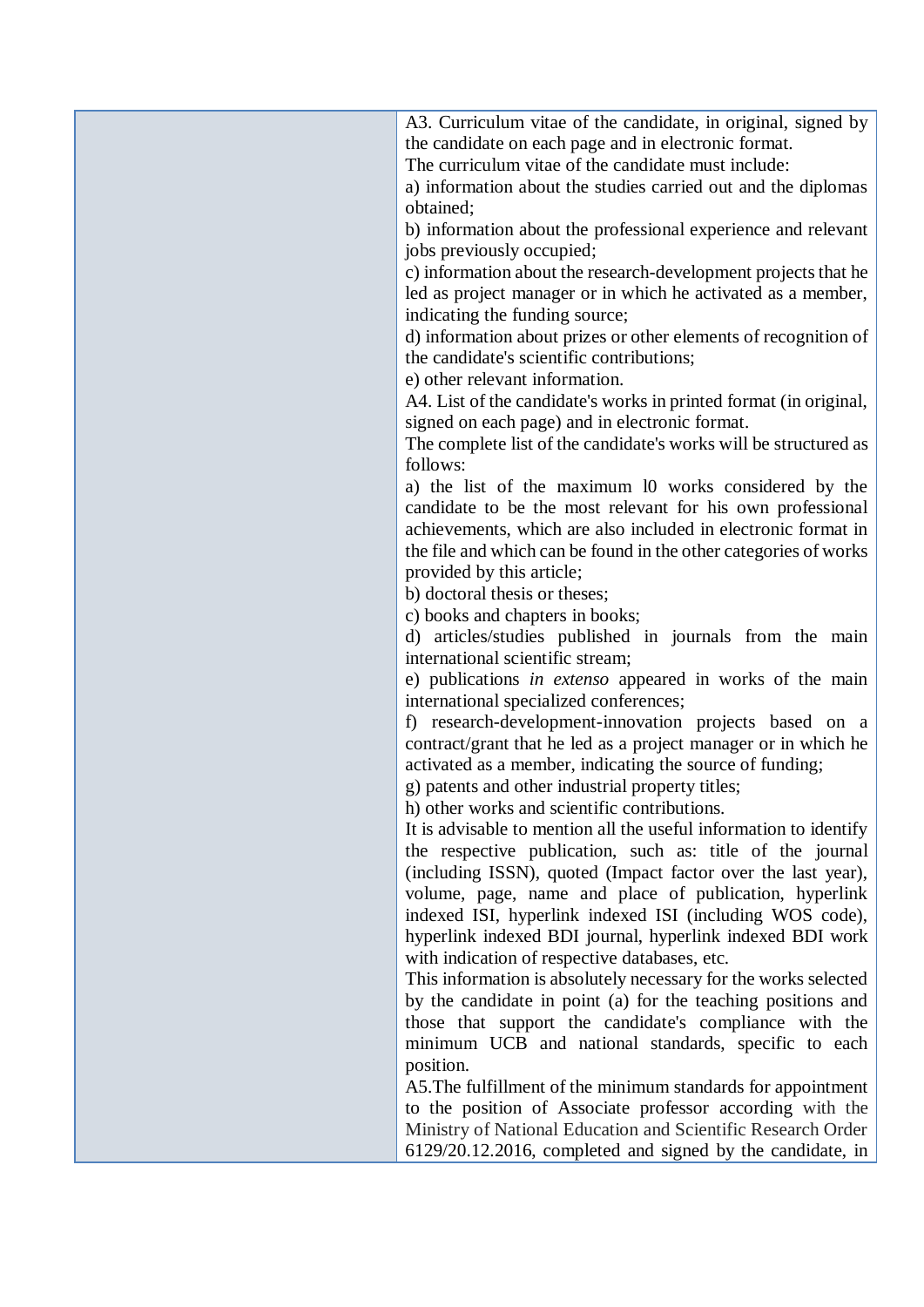| printed format (in original, completed and signed on each<br>page).                                                               |
|-----------------------------------------------------------------------------------------------------------------------------------|
| A6. Documents attesting the possession of the title of doctor:                                                                    |
| copy, according to the original, of the doctoral diploma and, if                                                                  |
| the original doctoral diploma is not recognized in Romania, the                                                                   |
| certificate of its recognition;                                                                                                   |
| A7. Summary of the doctoral thesis in Romanian and in a                                                                           |
| language of international circulation (maximum one page for                                                                       |
| each language).                                                                                                                   |
| A.8.Candidate<br>responsibility statement indicating<br>the                                                                       |
| incompatibility situations provided by Law no. 1/2011, with                                                                       |
| the subsequent modifications and completions, in which he                                                                         |
| would be in case of passing the exam or the lack of these                                                                         |
| incompatibility situations;                                                                                                       |
| A.9. Candidate responsibility declaration stating that he/she                                                                     |
| has not been disciplinary sanctioned in the last 3 years;                                                                         |
| A.10. Proof of obtaining the qualification "very well" in the                                                                     |
| last 3 years;                                                                                                                     |
| A.11. Medical certificate stating the ability to carry out                                                                        |
| didactic activity;                                                                                                                |
| A.12. Copies of other diplomas which attest the candidate's                                                                       |
| studies (baccalaureate degree, bachelor's degree, master's                                                                        |
| degree/post-graduate studies, Certificate attesting the psycho-                                                                   |
| pedagogical training) or, if the original diplomas are not                                                                        |
| recognized in Romania, the certificates of recognition or                                                                         |
| equivalence, copies of other diplomas attesting the candidate's                                                                   |
| studies. The copies are signed by the candidate with                                                                              |
| certification "according to the original";                                                                                        |
| A.13. Copy of the identity card or, if the candidate does not                                                                     |
| have an identity card, the passport or other identity document                                                                    |
| drawn up for a purpose equivalent to the identity card or                                                                         |
| passport;                                                                                                                         |
| A.14. Copies of documents to corroborate the name change, if                                                                      |
| applicable (marriage certificate or proof of name change);                                                                        |
| A.15. Candidate responsibility statement that he is not in any                                                                    |
| situation of incompatibility stipulated in Law no.1 $/$ 2011, the<br>Law of National Education, with the subsequent modifications |
| and completions, and the Framework methodology issued at                                                                          |
| national level;                                                                                                                   |
| A.16. Maximum 10 publications, patents or other works of the                                                                      |
| candidate, in electronic format, selected by him and considered                                                                   |
| to be the most relevant for his professional achievements.                                                                        |
| Books and chapters in books will be filed in physical format.                                                                     |
| A.17. The document for paying the exam registration fee;                                                                          |
| A.18. List of references with their contact details, for the                                                                      |
| position of Associate Professor at least 3 names and contact                                                                      |
| addresses of personalities from the respective field from the                                                                     |
| country or abroad, who have agreed to elaborate letters of                                                                        |
| recommendation regarding the professional qualities of the                                                                        |
| candidate.                                                                                                                        |